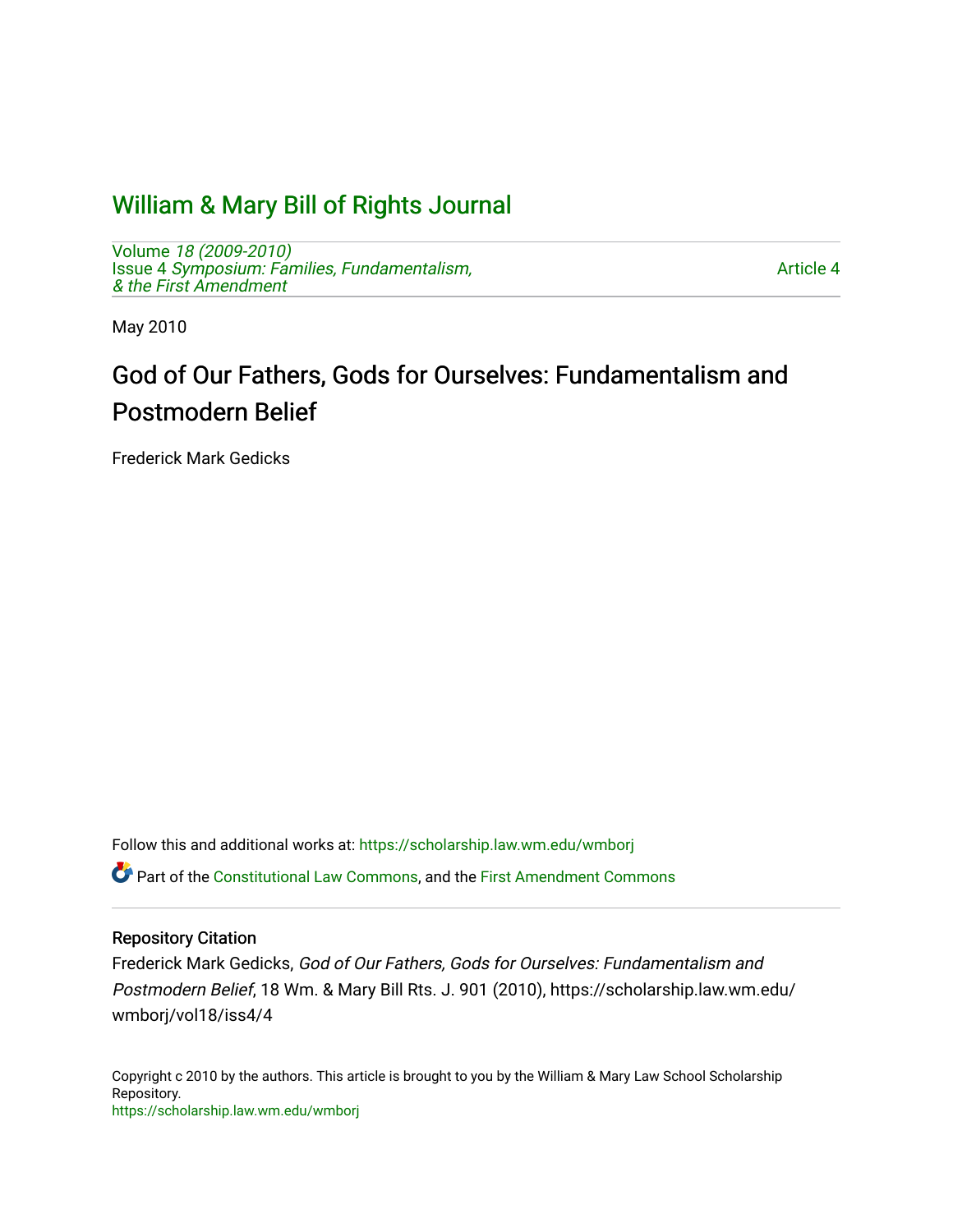## **GOD OF OUR FATHERS, GODS FOR OURSELVES: FUNDAMENTALISM AND POSTMODERN BELIEF**

Frederick Mark Gedicks\*

| IV. THE ADAPTATION OF DOCTRINE: A FUNDAMENTALIST TURN?  909 |  |
|-------------------------------------------------------------|--|
|                                                             |  |
|                                                             |  |
|                                                             |  |

#### INTRODUCTION: BUT WHICH ONE?

God is back.

—John Micklethwait & Adrian Wooldridge  $(2009)^1$ 

Western culture has been obsessed with the "death of God" at least since Nietzsche.<sup>2</sup> During the 1900s, this took the form of a prediction—mostly by intellectual elites—that modernization had so preempted belief that the latter would eventually disappear entirely.<sup>3</sup> That prediction turned out to be spectacularly wrong

<sup>\*</sup> Guy Anderson Chair & Professor of Law, Brigham Young University Law School; gedicksf@law.byu.edu.

I am grateful for comments and criticisms from my friend and periodic co-author Roger Hendrix, from my colleagues at a BYU law faculty colloquium discussing an earlier draft of this Essay, and from participants at the Bill of Rights Journal symposium. Will Hains and Allison Shiozawa Miles provided excellent research assistance, and BYU Research Librarian Galen Fletcher was (as always) indispensable in identifying and finding difficult sources.

This Essay revisits and extends themes that I discussed in my 2004 Annual Lecture for the Center for Church/State Studies at DePaul University. *See* Frederick Mark Gedicks, *Spirituality, Fundamentalism, Liberty: Religion at the End of Modernity*, 54 DEPAUL L.REV. 1197 (2005).

 $1$  JOHN MICKLETHWAIT  $\&$  ADRIAN WOOLDRIDGE, GOD IS BACK: HOW THE GLOBAL REVIVAL OF FAITH IS CHANGING THE WORLD 27 (2009).

<sup>2</sup> *See* FRIEDRICH NIETZSCHE, THE GAY SCIENCE § 108, at 167, § 125, at 181 (Walter Kaufmann trans., Random House 1974) (2d ed. 1887).

<sup>3</sup> William H. Swatos, Jr. & Kevin J. Christiano, *Secularization Theory: The Course of a Concept*, 60 SOC.RELIGION 209, 214 (1999); R. Stephen Warner, *Work in Progress Toward*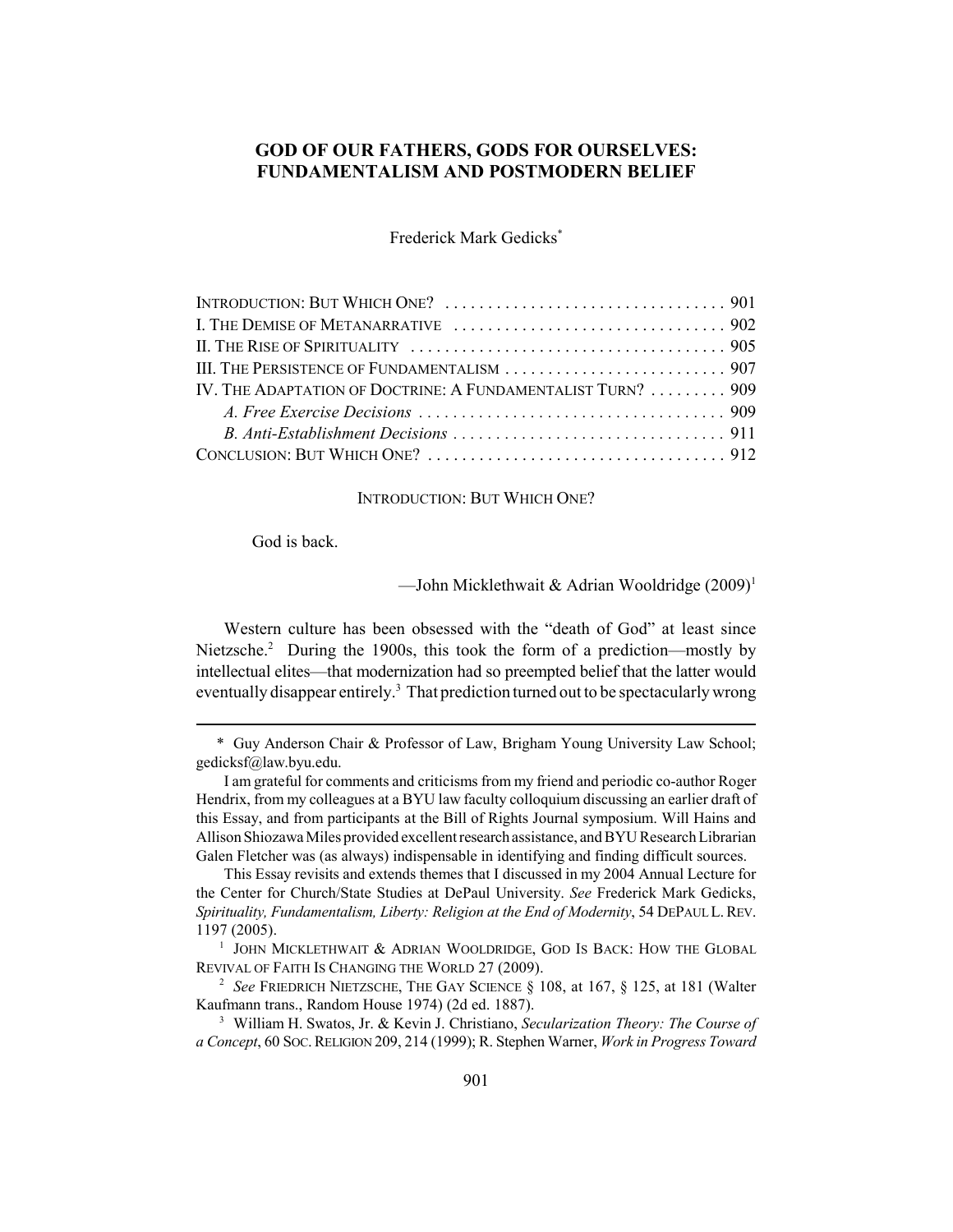in the United States,<sup>4</sup> if not elsewhere,<sup>5</sup> so here the obsession has lately shown itself as denial: God is not only not dead, he's not even sick. Popular and academic literature is now filled with triumphant—and regretful—expositions of the contemporary vibrance and vitality of religion.<sup>6</sup> God has cheated death (or, at least, Nietzsche).

Or has he? There is the God whose death was widely predicted, and there is the God who today is alive and well, but they're not the same God. The God who died is the God of Christendom, who bound together Western society with a universal account of the world that did not survive the advent of postmodernism; this God, indeed, is dead.<sup>7</sup> The God who remains alive is the one adapted to postmodernism; the vitality of that God is on display in contemporary American religion, especially in the spirituality movement.<sup>8</sup> The most pressing religious problem now confronting the world is posed by believers who refuse to recognize the postmodern condition that has brought about the demise of the first God and the rise of the second; I will refer to such believers as "fundamentalists."<sup>9</sup> All three of these phenomena—the death of God, his rebirth in postmodernity, and his remnants in fundamentalism—are manifest in recent religion clause decisions, though there are also recent suggestions that the Court may be poised to take a fundamentalist turn.<sup>10</sup> I will close with a suggestion linked to that most traditional of believing virtues, humility.<sup>11</sup>

#### I. THE DEMISE OF METANARRATIVE

God is dead.

 $-$ Friedrich Nietzsche (1882)<sup>12</sup>

<sup>4</sup> *See, e.g.*, Peter L. Berger, *Secularization Falsified*, FIRST THINGS, Feb. 2008, at 23, 23–24, *available at* http://firstthings.com/article/2008/01/002-secularization-falsified-1.

<sup>5</sup> *Compare* Alan Wolfe, *And the Winner Is . . .*, ATLANTIC, Mar. 2008, at 56, 58–60 (arguing that the United States is an outlier and that the "most basic tenet" of secularization— "that material progress will slowly erode religious fervor"—remains "unassailable," and discussing data on worldwide religious belief and practice generated by the Pew Global Attitudes Project), *with* PETER BERGER ET AL., RELIGIOUS AMERICA, SECULAR EUROPE?: A THEME AND VARIATIONS 9–10 (2008) (arguing that Western Europe is the outlier, and that the secularization hypothesis has proved false everywhere else in the world).

 $6$  For triumph, see, e.g., BERGER ET AL., *supra* note 5; MICKLETHWAIT  $\&$  WOOLDRIDGE, *supra* note 1. For regret, see, e.g., RICHARD DAWKINS, THE GOD DELUSION (2006); SAM HARRIS, THE END OF FAITH: RELIGION, TERROR, AND THE FUTURE OF REASON (2004); CHRISTOPHER HITCHENS,GOD IS NOT GREAT:HOW RELIGION POISONS EVERYTHING (2007).

- <sup>7</sup> *See infra* Part I.
- <sup>8</sup> *See infra* Part II.
- <sup>9</sup> *See infra* Part III.
- <sup>10</sup> *See infra* Part IV.
- <sup>11</sup> *See infra* Conclusion.
- <sup>12</sup> NIETZSCHE, *supra* note 2, § 125, at 181.

*a New Paradigm for the Sociological Study of Religion in the United States*, 98 AM.J. SOC. 1044, 1046–47 (1993).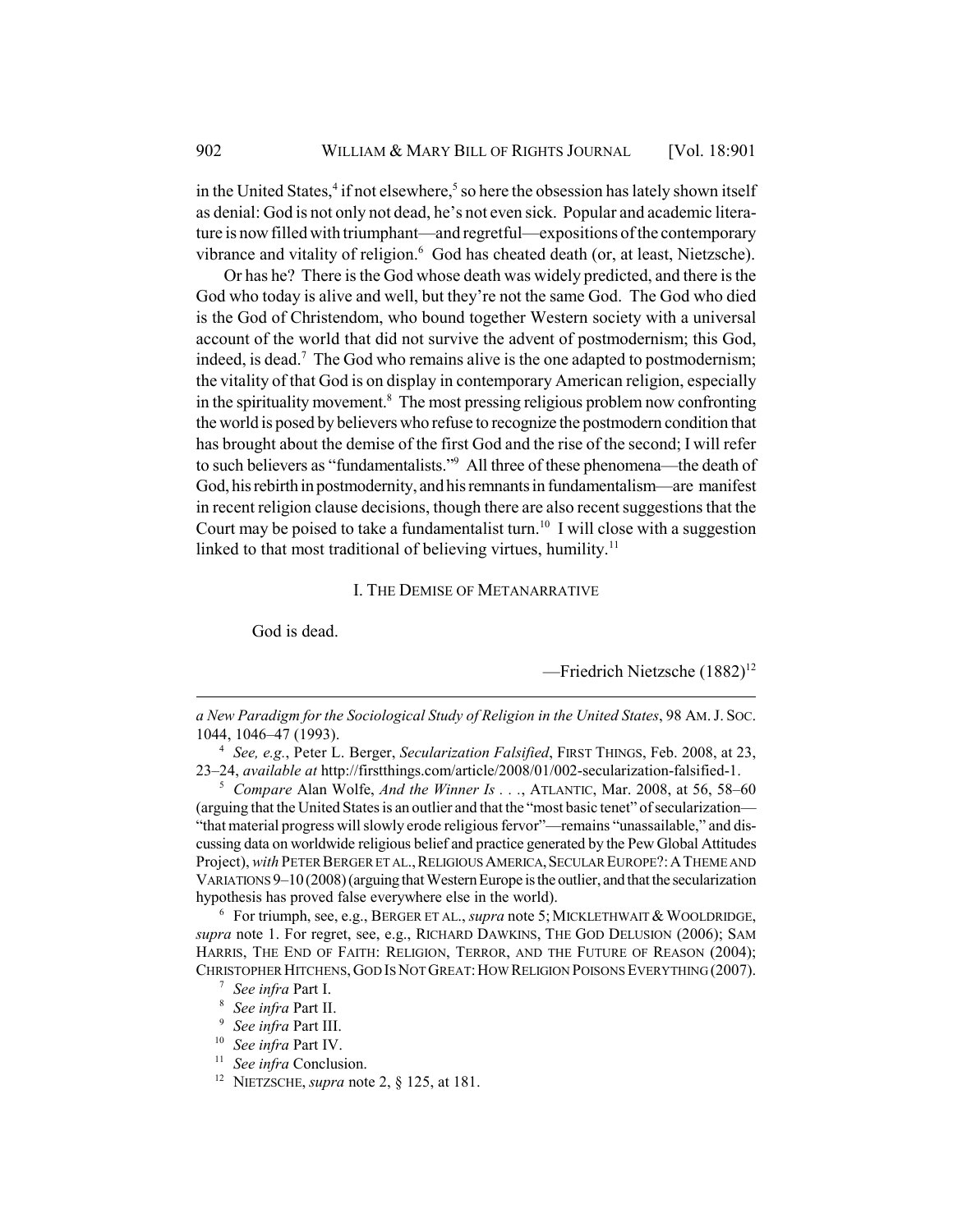Reports of God's death have been greatly exaggerated in the United States, and probably everywhere else except Western Europe. To be sure, the number of selfdeclared unbelievers in the United States has dramatically risen in the last half century, from about three percent of the population in the 1950s to between eleven and sixteen percent now, but still remains low relative to the number of believers.<sup>13</sup> Much of the reported increase in unbelief, moreover, might be attributed to a mistake in statistical analysis: For years, those who declined to state a religious affiliation were categorized as unbelievers, whereas it now appears that many of these folks actually believe in "God or some higher power."14 Indeed, some data suggest that as many as twenty-one percent of self-identified *atheists* actually believe in "God or a universal spirit,"<sup>15</sup> which means that many unbelievers are more confused than unbelieving.

So was Nietzsche wrong? Some philosophers—notably Martin Heidegger maintain that the "death of God" is a metaphor signifying the end of metaphysics.<sup>16</sup>

<sup>14</sup> *See* BAYLOR STUDY, *supra* note 13, at 12 (reporting that 62.9% of those self-identifying as religiously unaffiliated believe in "God or some higher power"); PEW STUDY, *supra* note 13, at 5 (reporting approximately thirty-six percent with respect to same group).

<sup>15</sup> *See* PEW STUDY, *supra* note 13, at 8.

<sup>16</sup> See WILLIAM J. RICHARDSON, HEIDEGGER: THROUGH PHENOMENOLOGY TO THOUGHT 361–62 (3d ed. 1974).

> "God" for Nietzsche . . . symbolizes the "world," the order, of metaphysics. To say that God is dead is to say that this metaphysical world has lost its vitality, has lost all power to offer man something to which he can hold fast or by which he can find his bearings, has come to mean nothing at all. . . . Nietzsche's word, "God is dead," according to Heidegger, is but a simple declaration of fact, it describes in a striking formula the metaphysical nihilism to which Nietzsche is witness.

*Id.* (footnotes, paragraph indentation, and Latinisms deleted); *accord* GIANNI VATTIMO, AFTER CHRISTIANITY 3 (Luca D'Isanto trans., 2002).

> "God is dead" means nothing else than the fact that there is no ultimate foundation. An analogous meaning . . . is found in Heidegger's polemics against metaphysics—the whole European philosophical tradition from Parmenides on—which believes itself capable of grasping the ultimate foundation of reality in the form of an objective structure like an essence or a mathematical truth, which is given outside of time.

<sup>13</sup> *See, e.g.*, BAYLOR INST. FOR STUDIES OF RELIGION & DEP'T OF SOCIOLOGY, BAYLOR UNIV.,AMERICAN PIETY IN THE 21ST CENTURY 11(2006) [hereinafter BAYLOR STUDY] (reporting that 89.3% of Americans identify themselves as members of a religion, compared to 10.8% who self-identify as unaffiliated with any religious tradition), *available at* http://www.baylor .edu/content/services/document.php/33304.pdf; *see also* BARRY A. KOSMIN ET AL., GRADUATE CTR. OF THE CITY UNIV. OF N.Y., AMERICAN RELIGIOUS IDENTIFICATION SURVEY 12–13 (2001) (reporting 80.2% and 14.1%, respectively), *available at* http://www.gc.cuny .edu/faculty/research\_briefs/aris/key\_findings.htm; THE PEW FORUM ON RELIGION & PUB. LIFE, U.S. RELIGIOUS LANDSCAPE SURVEY 20 (2008) [hereinafter PEW STUDY] (reporting 83.1% and 16.1%, respectively), *available at* http://religions.pewforum.org/pdf/report2 -religious-landscape-study-full.pdf.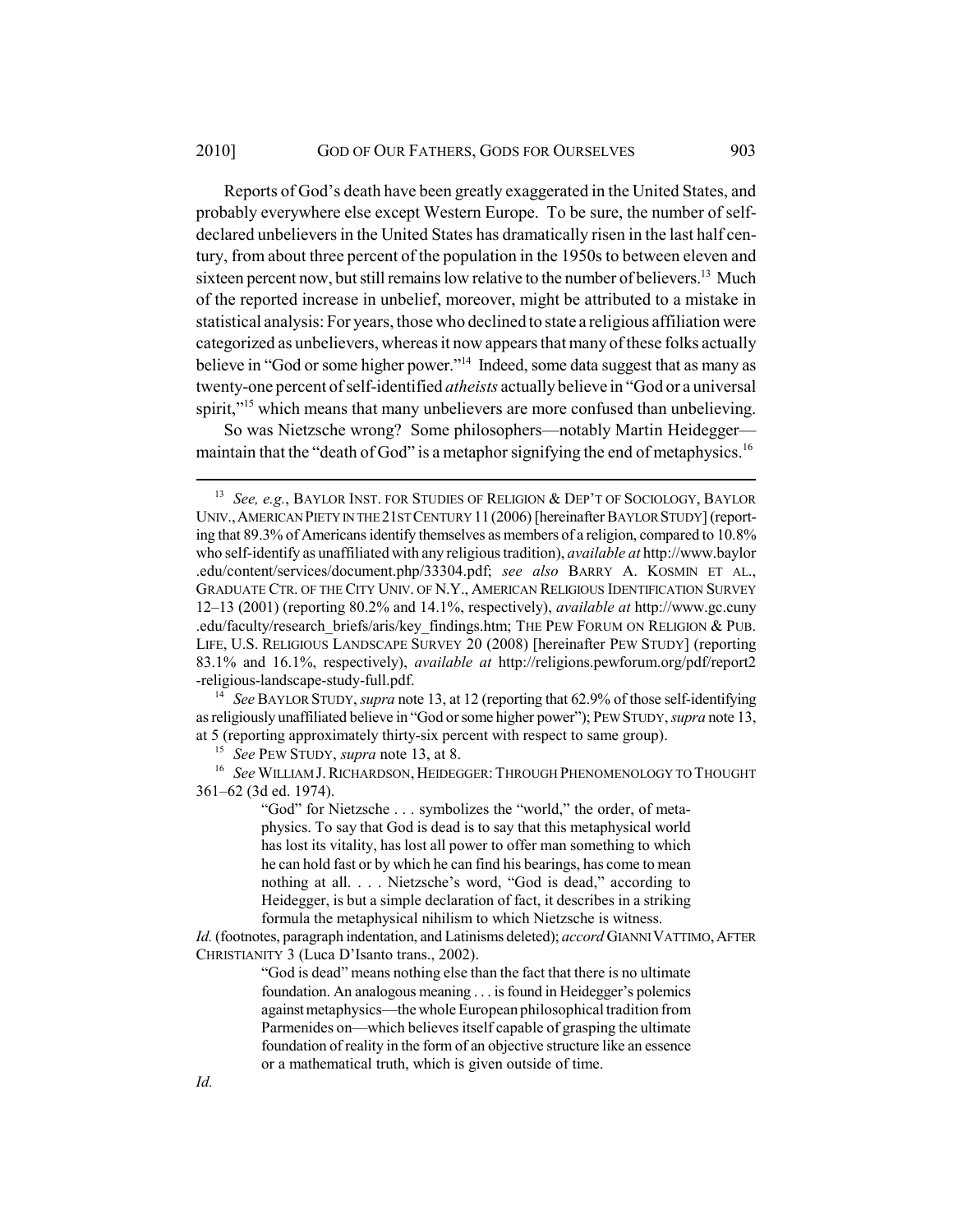The "death of God" is the demise of "metanarratives," to use Lyotard's term<sup>17</sup>—that is, "general accounts of human nature and history that purport to be independent of time, place, culture, and other contextual influences, and that determine how knowledge and truth are constituted."18 Metanarratives purport "to grasp the true structure of reality, the laws of history, and the method for acquiring knowledge about the only 'truth.'"19 "God is dead," then, does not mean that there is no God, but rather that there is no metaphysical or other foundation that enables humankind to demonstrate objectively the essential character of the world. The death of God marked the birth of postmodern life—that is, life without hope for certain and demonstrable knowledge about how or what the world really is.

Like the death of God, postmodernity is an understanding of the world both powerful and misunderstood. People often talk about it as if it were a kind of ideological fraternity. "Ah," they'll say, "you only think there's no objectivity because you're a 'postmodernist,'" just like they might say, "you only like Palin because you're a conservative," or "you only hate the Yankees because you're a Red Sox fan," as if postmodernism were a matter of affiliation or commitment. But postmodernism is not an ideology to which one is persuaded or a fan club that one joins; as Lyotard argued, it is a *condition*—like gravity or the weather.<sup>20</sup> That we don't go spinning off into space, or that it rains and snows, are not matters that one "chooses" or "commits" to believe (or not), but rather given conditions under which we live. Likewise with postmodernity: it is life without demonstrable knowledge about what life is.<sup>21</sup>

Postmodernity and the death of God are an insightful (if provocative) account of our current condition in the West. Like gravity and the weather, their evidence is all around us. Our age is marked by radical dissensus about the meaning of life, the reality of the world, and virtually everything else that matters. Neither Enlightenment, nor Romanticism, nor Marxism, nor Capitalism, nor Science, nor Reason, nor anything else has provided a complete and uncontroversial explanation of the world that reveals its truth and reality.<sup>22</sup> Nor has religion served us any better: Whether God exists, who or what God is, what life means (or doesn't) as a consequence of this (non)existence, what demands God makes on humankind, whether and how one can reliably discover and understand these demands, to what extent those demands should

<sup>&</sup>lt;sup>17</sup> JEAN-FRANÇOIS LYOTARD, THE POSTMODERN CONDITION: A REPORT ON KNOWLEDGE xxiv (Geoff Bennington & Brian Massumi trans., 1984) (1979) (defining "postmodernism" as "incredulity toward metanarratives").

<sup>18</sup> Frederick Mark Gedicks, *Spirituality, Fundamentalism, Liberty: Religion at the End of Modernity*, 54 DEPAUL L. REV. 1197, 1198–99 (2005) (citation omitted).

<sup>19</sup> VATTIMO, *supra* note 16, at 86.

<sup>20</sup> LYOTARD, *supra* note 17, at xxiii.

<sup>21</sup> *See* Ashley Woodward, *Nihilism and the Postmodern in Vattimo's Nietzsche*, 6 MINERVA: AN INTERNET J. PHIL. 51, 57 (2002), http://www.ul.ie/~philos ("Postmodernity is generally thought to be characterized by the fragmentation of society into multiple, incommensurable forms of life," none of which "can explain social reality as a whole.").

<sup>22</sup> *See* Gedicks, *supra* note 18, at 1204–06.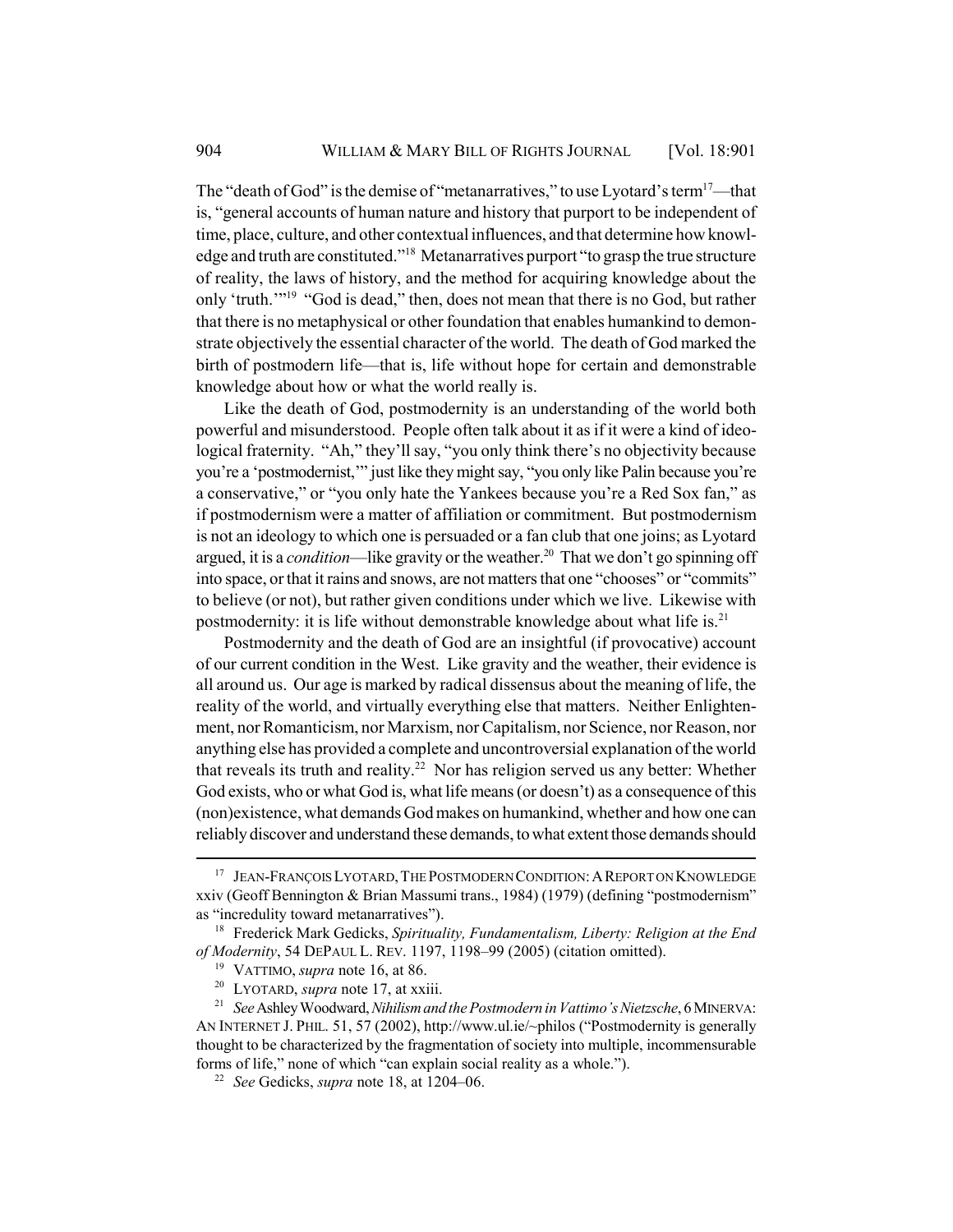be enacted or reflected in secular law, whether law can or should even be secular (or religious)—there is no consensus account of such matters in the United States or the world, and the possibility of one is well beyond our grasp.<sup>23</sup>

Of course, the end of metanarratives is not the end of *belief* in metanarratives, any more than the death of God ended belief in God. Plenty of people still believe in a God who guarantees the ultimate meaning of the universe and arbitrates the truth or falsity, good or evil, and right or wrong of every action in it—they just believe in different versions of this  $God<sub>24</sub><sup>24</sup>$  which nicely demonstrates the point: The problem is not, "There is no God," but rather, "There are too many Gods," innumerable versions, so many that it is impossible to demonstrate which is the true one, except to those who already believe in it. This brings us back to God's death as a metaphor for the end of metanarratives: the one God, the God at the foundation of the world, the God of the God's-eye view of the world as it really is, the God that stands astride the void and generates the metaphysical order that keeps it from collapsing into chaos—this God, indeed, has died.

#### II. THE RISE OF SPIRITUALITY

#### Is God Dead?

—*Time Magazine* (1966)25

How does belief function, how does it "work," in a postmodern world in which the one God has died? One response has been to refocus the object of belief, from a transcendent God to an immanent one.<sup>26</sup> If there are too many Gods, and no intersubjective way of demonstrating which of them is cosmically the true one, one rational response is simply to choose the one who serves your needs the best, the one who "fits"—your lifestyle, your preferences, your situation, your beliefs about the world. It's like trying on shoes—you just keep at it until you find the pair that looks and feels good. In this way of thinking, if one cannot persuasively describe the one God of everyone, at least each person might identify the God who works for him or her.

This postmodern style of belief, sometimes called "spirituality," is all about personal choice, treating religion as a taste or preference like any other consumer good.<sup>27</sup> There's no truth or falsity here, no right or wrong other than what works for the

<sup>23</sup> *See* Frederick Mark Gedicks, *Truth and Consequences: Mitt Romney, Proposition 8, and Public Reason*, 61 ALA. L.REV. 337, 349–51 (2010) (discussing the multiplicity, indeterminacy, individuation, and ubiquity of contemporary American belief).

<sup>24</sup> Gedicks, *supra* note 18, at 1216–17.

<sup>25</sup> Cover Art, TIME, Apr. 8, 1966.

<sup>&</sup>lt;sup>26</sup> *See* Gedicks, *supra* note 18, at 1219 (noting that "[f]or spiritually inclined Americans, religion is about revelation of the immanent, rather than the transcendent").

<sup>27</sup> *Id.* at 1216–17.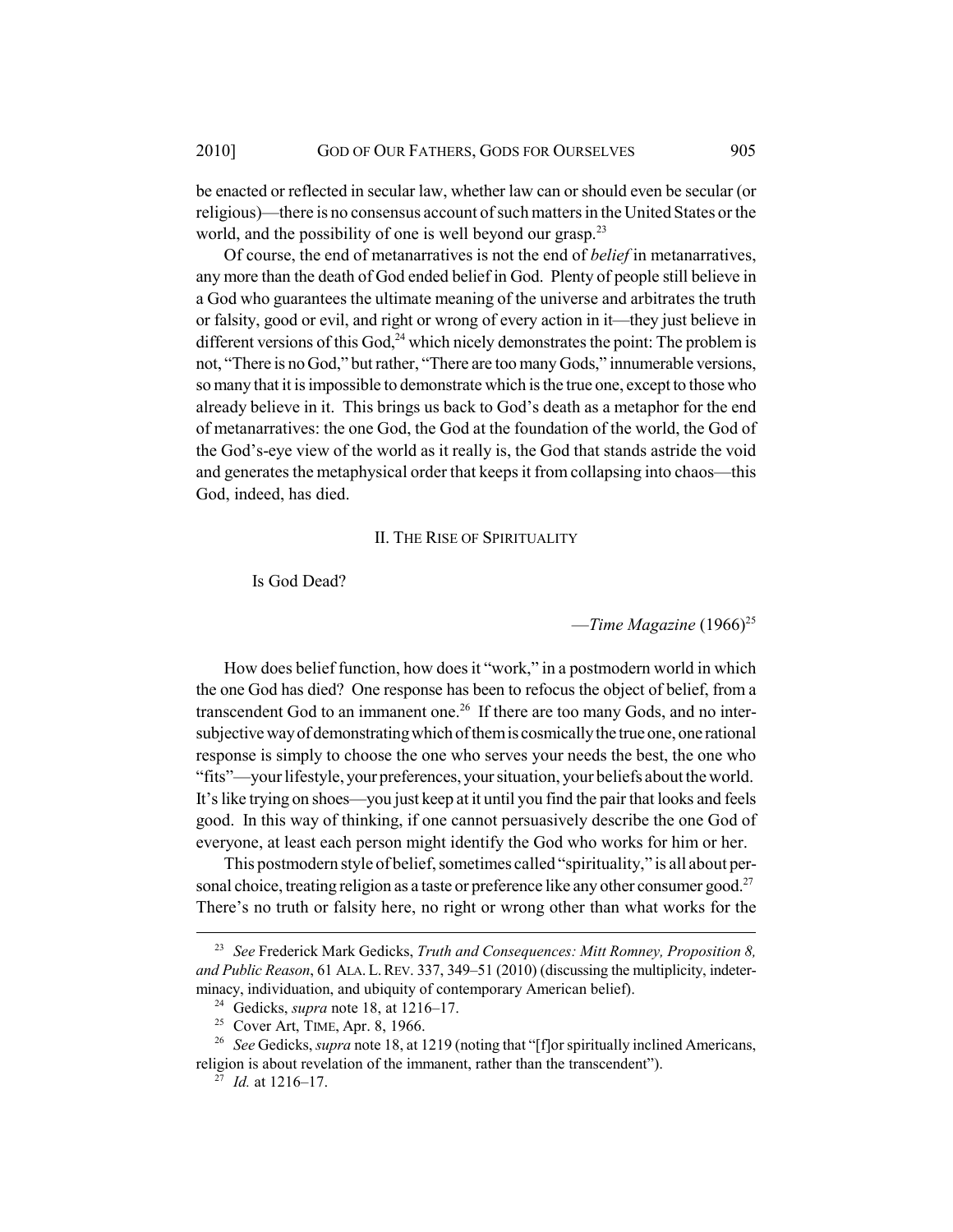believer, anymore than there's a right or wrong about the best flavor of ice cream.<sup>28</sup> (But if you're wondering . . . Ben & Jerry's Vanilla Heath Bar Crunch.) Spirituality counsels adherence to a faith or religion based on the individual needs it satisfies, rather than the truth-claims it makes or the conversion experience it may generate.<sup>29</sup> It incorporates the consumer mentality of the market; believers shop for beliefs and practices, picking and choosing from among diverse and even incompatible denominations and traditions.<sup>30</sup> Whereas the principal focus of traditional religion is its revelation of a reality beyond the temporal self, the emphasis of spirituality is on revelation of that very self.<sup>31</sup> Thirty percent of Americans identify themselves as "[s]piritual, *but not religious*."32

Postmodern sensibilities have also eroded traditional understandings of God and belief in denominational Christianity, even among members of some historically conservative denominations.<sup>33</sup> Large numbers of teenage evangelicals, for example, do not believe in the resurrection and reject the idea of absolute truth, believing that "all religious faiths teach equally valid truths."34 Many members of the more theologically liberal Protestant mainline—American Baptists, Congregationalists, Episcopalians, Lutherans, Methodists, and Presbyterians—are skeptical about the divinity of Jesus,

<sup>31</sup> *See* Gedicks, *supra* note 18, at 1219; *see also* ALAN WOLFE, THE TRANSFORMATION OF AMERICAN RELIGION: HOW WE ACTUALLY LIVE OUR FAITH 182–84 (2003); Ira C. Lupu & Robert Tuttle, *The Distinctive Place of Religious Entities in Our Constitutional Order*, 47 VILL. L. REV. 37, 67 (2002).

> At the time of the Framing, religion, for many Americans, was a source of comprehensive understanding about Divine Providence and the order of the universe. The rise of science, technology, psychoanalysis, and other profoundly secularizing influences, however, has altered perceptions about the role of religion. For many Americans, religion is now affective, psychological, and interior.

*Id.*

<sup>32</sup> *See, e.g.*, *Poll: A Post-Christian Nation?*, NEWSWEEK, Apr. 3, 2009, at 11 (emphasis added), *available at* www.newsweek.com/id/192311.

<sup>33</sup> *See, e.g.*, Gedicks, *supra* note 18, at 1216; Charles Trueheart, *Welcome to the Next Church*, ATLANTIC, Aug. 1996, at 37 (describing the evangelical megachurch movement).

<sup>34</sup> *See* Dale Buss, *Christian Teens? Not Very*, WALL ST.J., July 9, 2004, at W13 (reporting findings of evangelical youth minister Josh McDowell that ninety-one percent of born-again teenage evangelicals do not believe in absolute truth, that a "slight majority" reject the resurrection, and that nearly sixty percent believe that "all religious faiths teach equally valid truths").

<sup>28</sup> For a detailed discussion of postmodern spirituality, see *id.* at 1215–19.

<sup>29</sup> *Id.* at 1218.

<sup>30</sup> *See, e.g.*, Rebecca French, *Shopping for Religion: The Change in Everyday Religious Practice and its Importance to the Law*, 51 BUFF. L. REV. 127 (2003); *see also* Stephen J. Stein, *Religion/Religions in the United States: Changing Perspectives and Prospects*, 75 IND. L.J.37, 57 (2000) (arguing that "[d]enominational categories are no longer sufficient or primary religious identifiers for many contemporary Americans").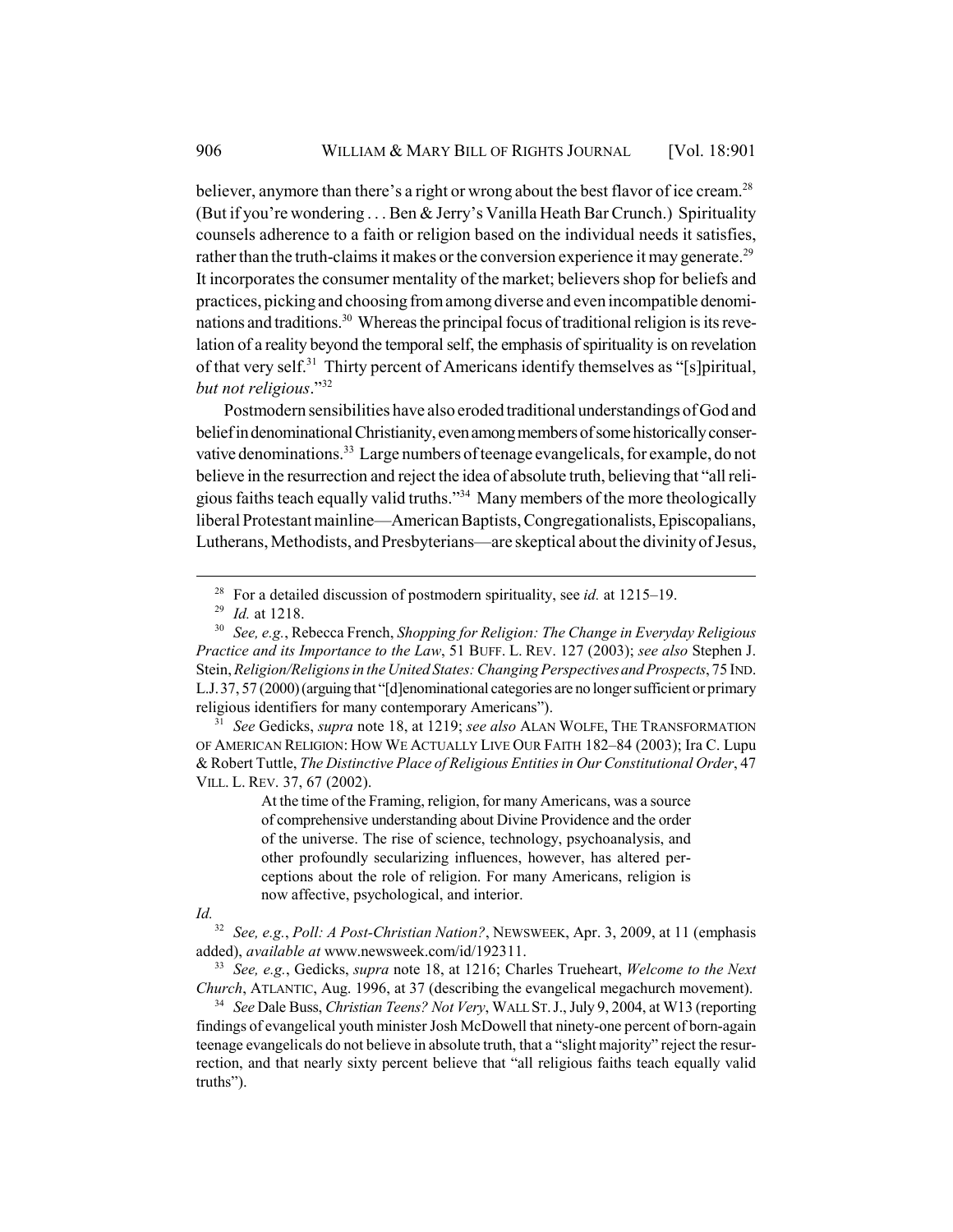the Trinity, the literality or historicity of the Bible, and Jesus's miracles, including the resurrection.<sup>35</sup>

The current market for belief is focused on meeting the needs of individuals, as individuals themselves define those needs. Hence the rise of the "therapeutic God," the God of self-affirmation, the friendly and accepting and loving God who is so different from the wrathful God of uncompromising (because absolute) truth. Immanence has replaced transcendence as the focus of the search for God. Rather than a search for the truth, religion has turned into a search for self. We have replaced the God of our fathers with Gods for ourselves.

#### III. THE PERSISTENCE OF FUNDAMENTALISM

God is not dead.

—Henry Wadsworth Longfellow  $(1864)^{36}$ 

Another response to postmodernity is fundamentalist withdrawal. Withdrawal is motivated by an unwillingness to make the compromises to one's belief that God is not dead that are necessitated by a postmodern society.<sup>37</sup> Amish, polygamist Mormon, and ultra-orthodox Jewish communities are examples of withdrawal, and illustrate as well that it is not a common response to postmodernity.

More common is the response of another kind of believer, who likewise rejects the death of God and the limits of the postmodern condition, but declines to retreat in the face of its challenges. These believers affirm the God of our fathers, the God who is (still) actively involved in the fight between truth and falsity, good and evil, right and wrong.<sup>38</sup> They consequently affirm that one's job as a believer in this God is to fight that fight with him, by enacting his truths into law and aligning the government with them.<sup>39</sup> These, too, are fundamentalists, those who not only maintain that they have the only truth—an unremarkable claim that many religions make, including my own—but that they know this truth and the God that guarantees it with such reliability and confidence that they are impelled to structure society around it.<sup>40</sup>

<sup>35</sup> Walter Russell Mead, *God's Country?*, FOREIGN AFF., Sept.–Oct. 2006, at 24, 30; *see also id.* at 31 (describing the Protestant mainline as having a "lower estimate of the difference between Christians and non-Christians than do the other major forms of American Protestantism," and attaching little importance to the "idea of the church as a supernatural society whose members enjoy special grace").

<sup>36</sup> HENRY WADSWORTH LONGFELLOW,*Christmas Bells* (1864), *reprinted in* THE COMPLETE POETICAL WORKS OF HENRY WADSWORTH LONGFELLOW 319 (1899).

<sup>37</sup> *See* Gedicks, *supra* note 18, at 1219–20.

<sup>38</sup> *Id.* at 1223–24.

<sup>39</sup> *Id.* at 1220–21.

<sup>40</sup> *Id.* at 1220–22.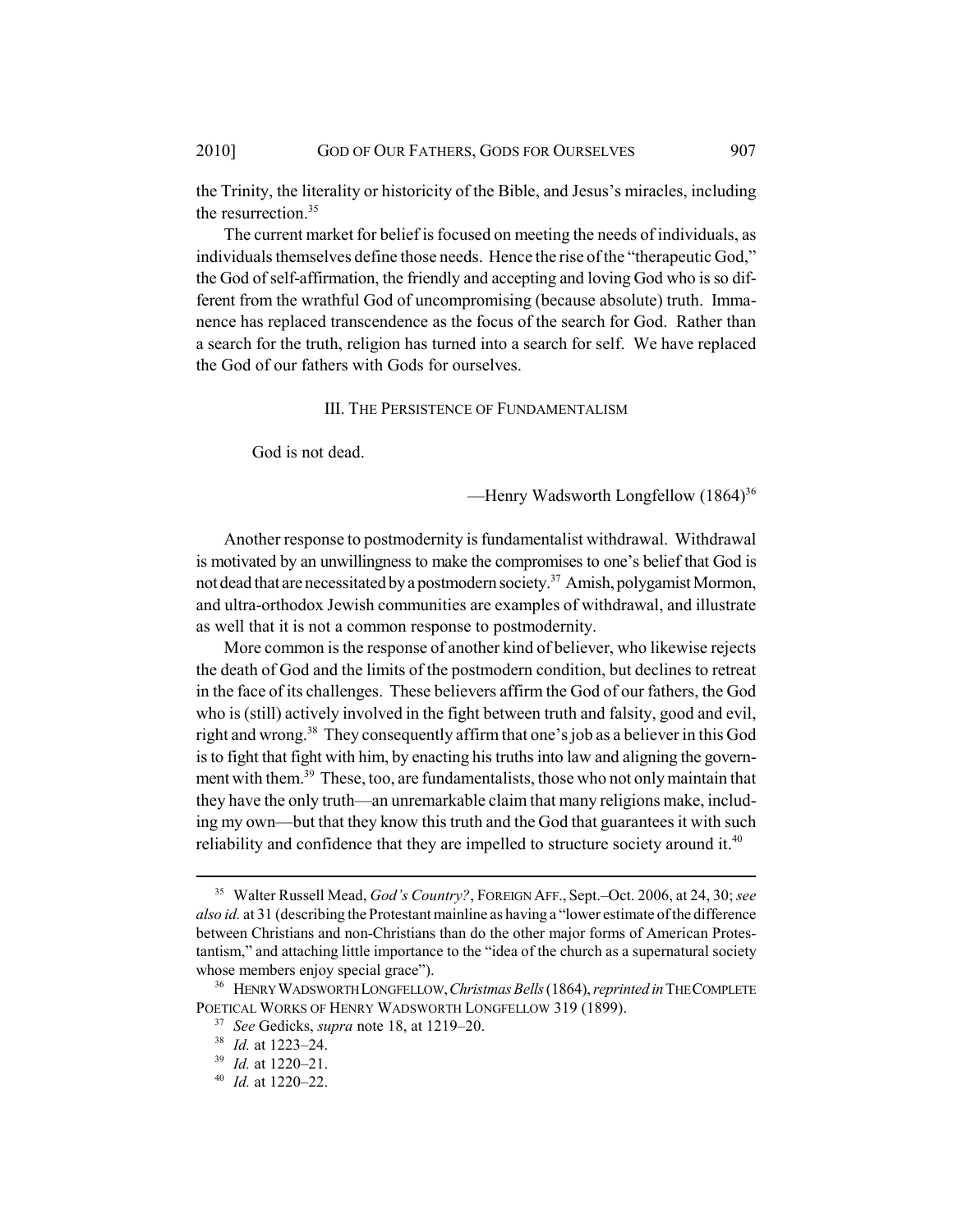I am, of course, using "fundamentalist" in a broader and less historical way than it is traditionally used in American religious history. The term originated in the reaction of Protestant evangelicals to the secularization and permissiveness of the American 1920s.<sup>41</sup> A "fundamentalist" in those days signified one who was ready to fight these trends by returning to the "fundamentals" of evangelical Protestantism.42 This original American fundamentalism was characterized by militant resistance to modernism, deep commitment to Biblical literalism and an exceptionalist conception of truth, and nostalgia for a mythic era in which Protestant faith and morality were widely shared among the populace and reinforced by government.<sup>43</sup>

American fundamentalism is now only one manifestation of a global fundamentalist movement that seeks to overturn secular society and to refill the ensuing vacuum with a revitalized public religion.<sup>44</sup> This global sense of "fundamentalist" is attitudinal, even philosophical. Contemporary global fundamentalists mirror the historical American fundamentalists, as literalists who subordinate their individual interests to the absolute authority of a larger spiritual community that is believed to embody the one true religion,45 and as believers in their God, texts, doctrines, and other authorities as "absolute, plain, and unchangeable" guarantors of truth.<sup>46</sup> Contemporary global fundamentalism is "the affirmation of religious authority as holistic and absolute, admitting of neither criticism nor reduction," combined with "the collective demand that specific creedal and ethical dictates derived from scripture be publicly recognized and legally enforced."47

As with everything, there is a range of fundamentalisms, from Islamists who believe in the alignment of government with Shari'a law and the suppression of religious dissent, to conservative American Christians who espouse classic tolerance—that government should align itself with the true religion, but need not suppress dissent or coerce religious belief or exercise.48

In the United States, fundamentalism increasingly travels in the guise of civil religion, a purportedly inclusive, trans-religious version of belief that is actually quite

<sup>&</sup>lt;sup>41</sup> GILLES KEPEL, THE REVENGE OF GOD: THE RESURGENCE OF ISLAM, CHRISTIANITY AND JUDAISM IN THE MODERN WORLD 105 (Alan Braley trans., 1994); GEORGE M. MARSDEN, UNDERSTANDING FUNDAMENTALISM AND EVANGELICALISM 50–56 (1991).

<sup>42</sup> KAREN ARMSTRONG, THE BATTLE FOR GOD 171–72 (2000); BRUCE B. LAWRENCE, DEFENDERS OF GOD: THE FUNDAMENTALIST REVOLT AGAINST THE MODERN AGE 168–69 (1989); MARSDEN, *supra* note 41, at 57.

<sup>43</sup> ARMSTRONG, *supra* note 42, at 172, 174; KEPEL, *supra* note 41, at 105–06;MARSDEN, *supra* note 41, at 66–67.

<sup>44</sup> LAWRENCE, *supra* note 42, at 3.

<sup>45</sup> *See id.* at 5–6, 108–09.

<sup>46</sup> Daniel O. Conkle, *Different Religions, Different Politics: Evaluating the Role of Competing Religious Traditions in American Politics and Law*, 10 J.L. & RELIGION 1, 14 (1993).

<sup>47</sup> LAWRENCE, *supra* note 42, at 27.

<sup>48</sup> *Compare id.* at 121, *with id.* at 230.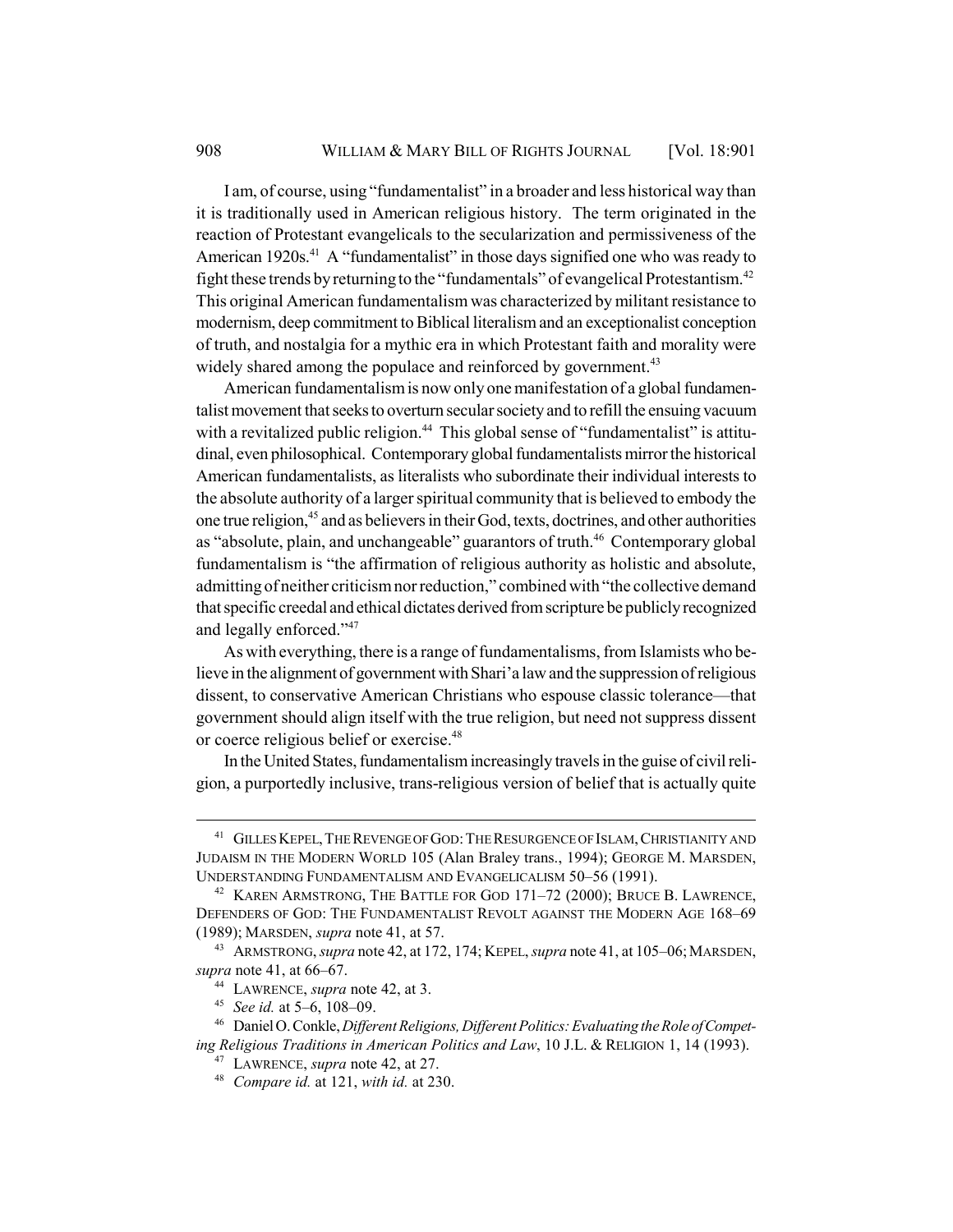the sectarian opposite. American civil religion projects deep sectarian meaning that excludes religious minorities and even many Christians.<sup>49</sup> One of the signal accomplishments of the United States has been the slow but steady creation of religiously equal citizenship as a social and constitutional norm.50 That norm is now under attack by those who insist that the United States is a Christian nation that merely tolerates non-Christians and others who do not conform to their theologically conservative views.<sup>51</sup>

IV. THE ADAPTATION OF DOCTRINE: A FUNDAMENTALIST TURN?

Speak, God.

—Roberto Mangabeira Unger  $(1975)^{52}$ 

#### *A. Free Exercise Decisions*

I have argued elsewhere that contemporary free exercise doctrine was a predictable response to the death of God and the postmodern demise of metanarratives.<sup>53</sup> Protecting religious exercise as a constitutionally distinct activity requires the construction and maintenance of boundaries between religion and other activities that are not presumptively entitled to special protection against government burdens. In postmodernity, however, religion has no privileged understanding of the good, and thus no claim to special protection from the burdens of government to which all citizens are normally subject.<sup>54</sup> This notion is crudely captured in the half-serious observation that it is unfair to give Christian believers Sunday off to go to church when NFL fans don't get Sunday off to go to watch their favorite team, which is *their* religion. A more precise way of putting this point is that there is no obvious difference between the desire of Christians to worship on Sunday, and any number of morally serious secular activities, such as spending time with one's family, engaging in social or political activism, or volunteering one's time to charitable, community, or other worthy causes. An easy way to evade this boundary maintenance problem is not to draw the boundary in the first place, which is precisely the state of current constitutional

<sup>49</sup> *See* Frederick Mark Gedicks & Roger Hendrix, *Uncivil Religion: Judeo-Christianity and the Ten Commandments*, 110 W.VA.L.REV. 275, 292–99 (2007) (arguing that "[d]uring recent decades, conservative Christians have successfully projected potent theological meaning" onto traditionally Judeo-Christian symbols and practices such that "Judeo-Christianity has become . . . 'sectarianized'").

<sup>50</sup> *Id.* at 302–03.

<sup>51</sup> *Id.* at 302.

<sup>52</sup> ROBERTO MANGABEIRA UNGER, KNOWLEDGE & POLITICS 295 (1975).

<sup>53</sup> *See* Gedicks, *supra* note 18, at 1226–29.

<sup>54</sup> *See supra* Part II.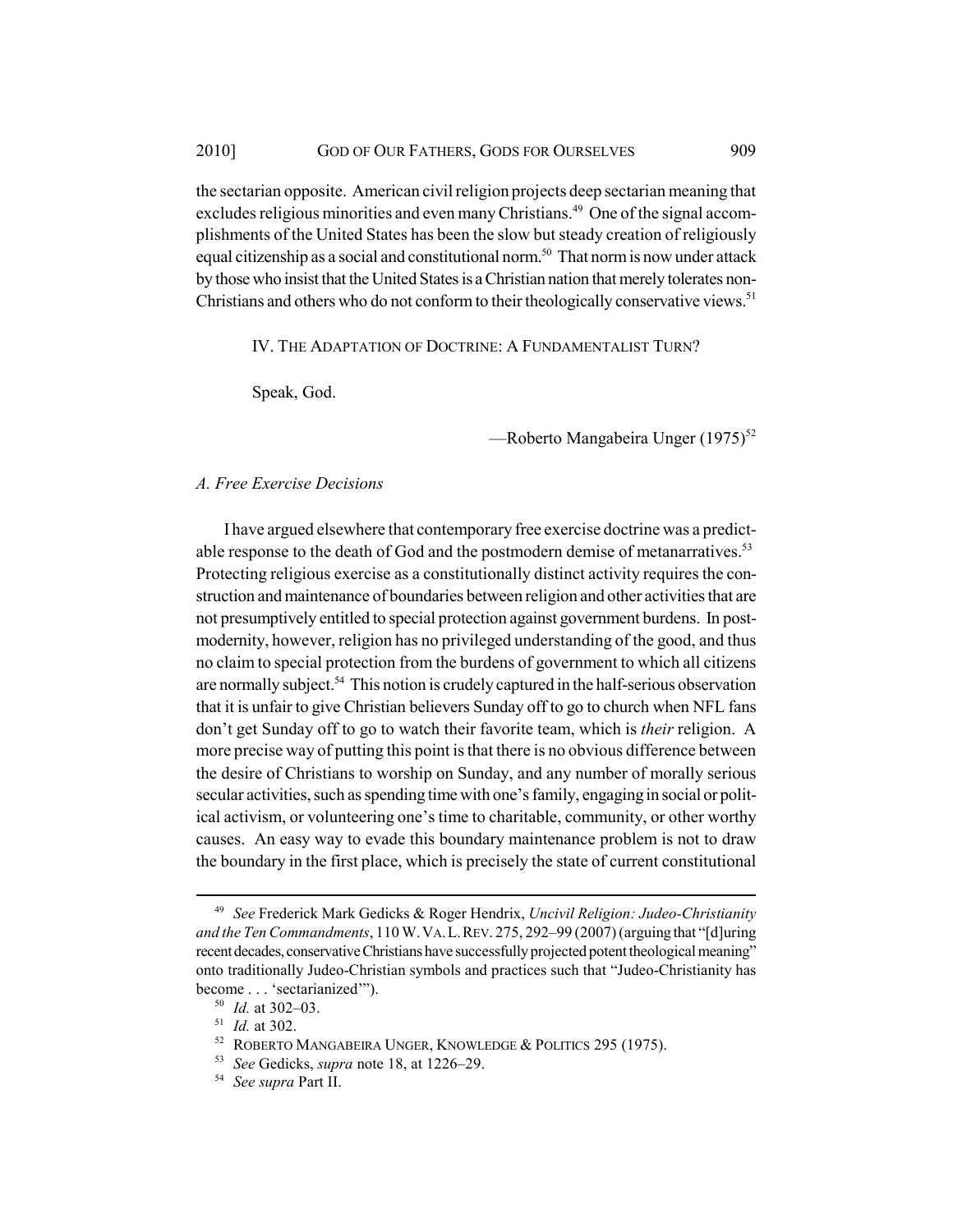doctrine: believers are not presumptively entitled to protection from incidental burdens imposed on their beliefs and practices by generally applicable and religiously neutral government action.<sup>55</sup>

This argument, however, did not take account of the fact that religious exercise retains the privilege of special protection under a variety of federal and state statutes. Under the Religious Freedom Restoration Act (RFRA), federal government action that substantially burdens the free exercise of religion must satisfy the "compelling interest" standard, even when the action is generally applicable and religiously neutral: such burdens must be justified by a compelling governmental interest that cannot be implemented in any less restrictive manner.<sup>56</sup> Similarly, the Religious Land Use and Institutionalized Persons Act (RLUIPA) requires that state government action that burdens the religious exercise of believers held in state custody, and state land use regulations that burden the construction and operation of places of worship and other religious uses of property, are also subject to the compelling interest standard.<sup>57</sup> Finally, about half of the states apply the compelling interest standard, or something close to it, to incidental burdens on religion—again, even when such burdens are religiously neutral and generally applicable.<sup>58</sup>

The Supreme Court has taken care to interpret these statutes to protect the interests of small or unpopular minority religious.<sup>59</sup> Still, the special statutory protection for religion requires maintenance of a boundary between religious exercise and all other activities, a difficult task about which the Court has expressed little concern.<sup>60</sup>

<sup>55</sup> *See* Church of the Lukumi Babulu Aye, Inc. v. City of Hialeah, 508 U.S. 520, 531 (1993) (noting that Supreme Court cases "establish the general proposition that a law that is neutral and of general applicability need not be justified by a compelling governmental interest even if the law has the incidental effect of burdening a particular religious practice"); Employment Div., Dep't of Human Res. of Or. v. Smith, 494 U.S. 872, 877–80 (1990) ("[T]he right of free exercise does not relieve an individual of the obligation to comply with a 'valid and neutral law of general applicability on the ground that the law proscribes (or prescribes) conduct that his religion prescribes (or proscribes).'" (citation omitted)).

<sup>56</sup> *See* 42 U.S.C. §§ 2000bb to 2000bb-4 (2006).

<sup>57</sup> *See* 42 U.S.C. §§ 2000cc to 2000cc-5 (2006).

<sup>58</sup> *See* 1 WILLIAM W.BASSETT ET AL.,RELIGIOUS ORGANIZATIONS AND THE LAW §§ 2:57– 2:58 (1997 & Supp. 2009) (collecting citations to state statutes and court cases mandating application of the pre-*Smith* compelling interest test to state laws that incidentally burden religious activity).

<sup>59</sup> *See* Gonzalez v. O Centro Espirita Beneficente Uniao do Vegetal, 546 U.S. 418, 423–25 (2006) (upholding RFRA claim by a 137-member Brazilian sect to use sacramental tea containing Schedule 1 controlled substances); Cutter v. Wilkinson, 544 U.S. 709, 712–13 (2005) (rejecting facial challenge to RLUIPA in litigation of claims of Satanist, Wiccan, Asatru, and Church of Jesus Christ Christian prisoners).

<sup>60</sup> *See Cutter*, 544 U.S. at 724–26 (holding that affording special protection to religious but not comparable secular activities does not violate Establishment Clause).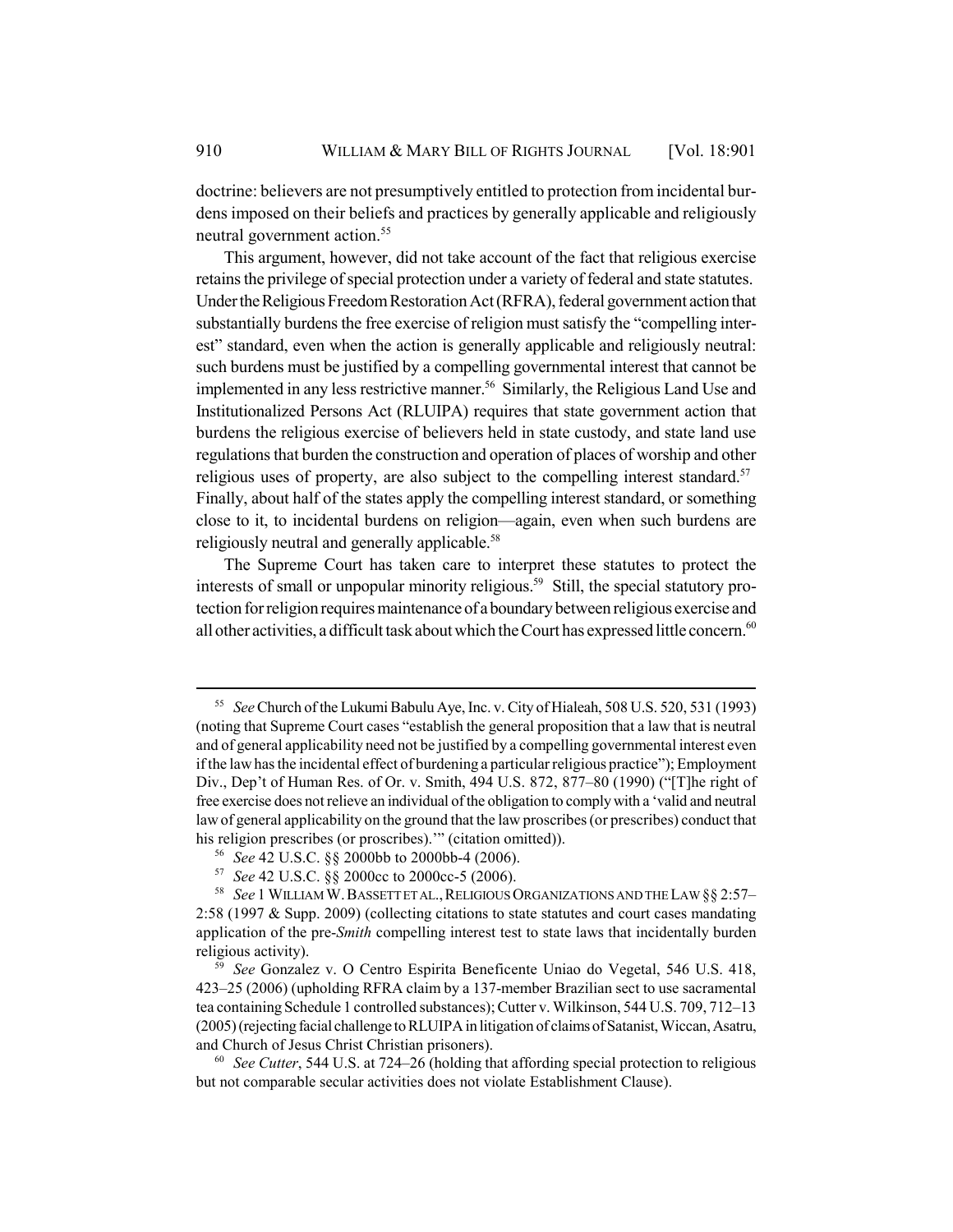#### *B. Anti-Establishment Decisions*

I have also argued elsewhere that Establishment Clause doctrine manifests postmodernity and the death of God in its articulation of the Clause's core meaning namely, its prohibition on government support of any national or state religion.<sup>61</sup> They are also evident in more contested doctrines, such as the prohibition on exercise of government authority by religious groups,<sup> $62$ </sup> the nonjusticiability of theological questions,63 the requirement that religious entities may receive government funding only if such receipt is incidental to the administration of secular eligibility criteria and the result of individual rather than government choices,<sup>64</sup> and the requirement of government neutrality between different religions and between belief and unbelief.<sup>65</sup>

These decisions do not merely signify that it is wrong or ill-advised for the government to endorse the truth of a particular religion (although doubtless it is), but that it is impossible even in principle for government to make such a determination. The implausibility of government's determining which religion is the true one is confirmed by recent decisions.

For example, when the Court recently upheld a state monument of the Ten Commandments installed in the 1950s, it held that the historical significance of the Commandments, together with secular monuments in the immediate vicinity, balanced or even cancelled their contemporary religious significance.<sup>66</sup> By contrast, the Court

<sup>63</sup> *See, e.g.*, Serbian E. Orthodox Diocese v. Milivojevich, 426 U.S. 696 (1976) (finding that a state supreme court's determination that a church's removal of a bishop was "arbitrary" was improper judicial interference in an internal church dispute); Kedroff v. Saint Nicholas Cathedral of the Russian Orthodox Church, 344 U.S. 94 (1952) (striking down a state law transferring a church from Russian to American control, on grounds that it improperly involved the state with an internal church dispute, in violation of the parishioners' free exercise rights).

<sup>64</sup> *See, e.g.*, Zelman v. Simmons-Harris, 536 U.S. 639 (2002) (upholding Ohio's school voucher plan); Mitchell v. Helms, 530 U.S. 793 (2000) (rejecting challenge to Louisiana program by which educational materials were provided to religiously-affiliated schools).

<sup>65</sup> *See, e.g.*, Epperson v. Arkansas, 393 U.S. 97 (1968) (finding that state law criminalizing teaching of evolution was not religiously neutral because state made no attempt to remove all discussion of the origins of man from the curricula of its schools—only that which apparently conflicted with the biblical creation stories).

<sup>66</sup> Van Orden v. Perry, 545 U.S. 677, 691–92 (2005) (four-Justice plurality opinion by Rehnquist, C.J.) (concluding that because the state had "treated its Capitol grounds monuments as representing the several strands in the State's political and legal history," the monument of the Commandments had "a dual significance, partaking of both religion and government"); *id.* at 701–02 (Breyer, J., concurring in the judgment) (concluding that the place of the Commandments monument in a "large park containing 17 monuments and 21 historical

<sup>61</sup> *See* Gedicks, *supra* note 18, at 1229–32.

<sup>62</sup> *See, e.g.*, Bd. of Educ. of Kiryas Joel Vill. Sch. Dist. v. Grumet, 512 U.S. 687 (1994) (holding that the funding of a school district designed to coincide with the neighborhood boundaries of a religious group is an unconstitutional aid to religion); Larkin v. Grendel's Den, Inc., 459 U.S. 116 (1982) (finding an Establishment Clause violation where a state's blue law allowed religious institutions within 500 feet of a liquor-license applicant to veto issuance of the license).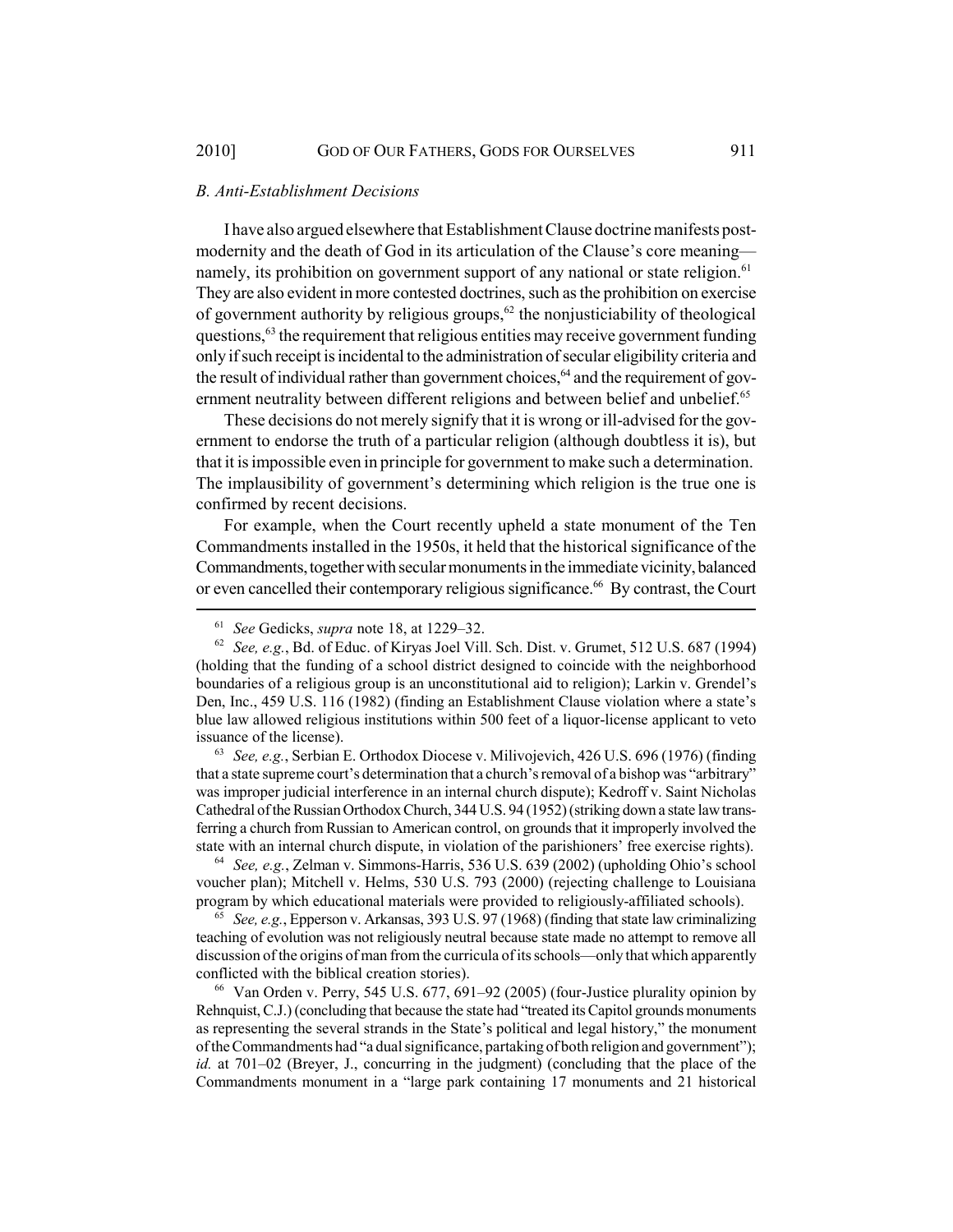has invalidated recently erected local government displays of the Commandments, concluding that the context of their approval and construction bespoke a government purpose to endorse a particular understanding of the Judeo-Christian tradition in the United States, making the display violation of the Establishment Clause for lack of a secular purpose.<sup>67</sup> Indeed, the Court's only recent departure from government neutrality with respect to religion permitted discrimination *against* religion.<sup>68</sup>

Postmodern sensibilities are clearly at work in the endorsement test that has dominated Establishment Clause jurisprudence for a generation. "Endorsement" is all about individual feeling and perception. $69$  In Justice O'Connor's classic formulation, the test prohibits all government action that would cause a "reasonable observer" to *feel* like a favored insider or a disfavored outsider.<sup>70</sup>

Here, too, the Court may be poised to turn back towards fundamentalism. With Justice O'Connor's retirement, the ideological center of the Court on Establishment Clause questions is Justice Kennedy, who has long believed that the proper touchstone for Establishment Clause analysis is the government's coercion of religious exercise, not its mere endorsement of religious belief.<sup>71</sup> Under a coercion analysis, government endorsement of even sectarian religious beliefs would not trigger an Establishment Clause violation if unaccompanied by penalties imposed on religious belief or exercise.<sup>72</sup> Indeed, in a recent opinion joined by Justice Kennedy and two other Justices, Justice Scalia declared that American government may expressly endorse monotheism, despite its necessary exclusion of unbelievers and deistic, polytheistic and nontheistic believers.73

#### CONCLUSION: BUT WHICH ONE?

Only a god can save us.

—Martin Heidegger (1966)<sup>74</sup>

markers" communicated a secular ethical and moral "message[ ] about proper standards of social conduct[ ]"); *see also* Pleasant Grove City v. Summum, 129 S. Ct. 1125, 1140 (2009) (Scalia, J., concurring) (discussing how a city monument of the Ten Commandments was sufficiently historical that it did not violate Establishment Clause).

<sup>67</sup> McCreary County v. ACLU of Ky., 545 U.S. 844, 868–70 (2005).

<sup>68</sup> Locke v. Davey, 540 U.S. 712 (2004) (singling out students majoring in ministerial or pastoral studies for exclusion from state-funded scholarship program).

<sup>69</sup> *See, e.g.*, Lynch v. Donnelly, 465 U.S. 668, 688 (1984) (O'Connor, J., concurring).

<sup>&</sup>lt;sup>70</sup> *Id.* ("Endorsement sends a message to nonadherents that they are outsiders, not full members of the political community, and an accompanying message to adherents that they are insiders, favored members of the political community.").

<sup>71</sup> *See* Lee v. Weisman, 505 U.S. 577 (1992); County. of Allegheny v. ACLU, 492 U.S. 573, 655–79 (1989) (Kennedy, J., concurring in the judgment in part and dissenting in part).

<sup>72</sup> *See, e.g.*, *Lee*, 505 U.S. at 631–46 (Scalia, J., dissenting).

<sup>73</sup> McCreary County. v. ACLU of Ky., 545 U.S. 844, 893 (2005) (Scalia, J., dissenting).

<sup>74</sup> *"Only a God Can Save Us":* Der Spiegel*'s Interview with Martin Heidegger* (Maria P. Alter & John D. Caputo trans.), 20 PHIL.TODAY 267, 277 (1976), *reprinted in* THE HEIDEGGER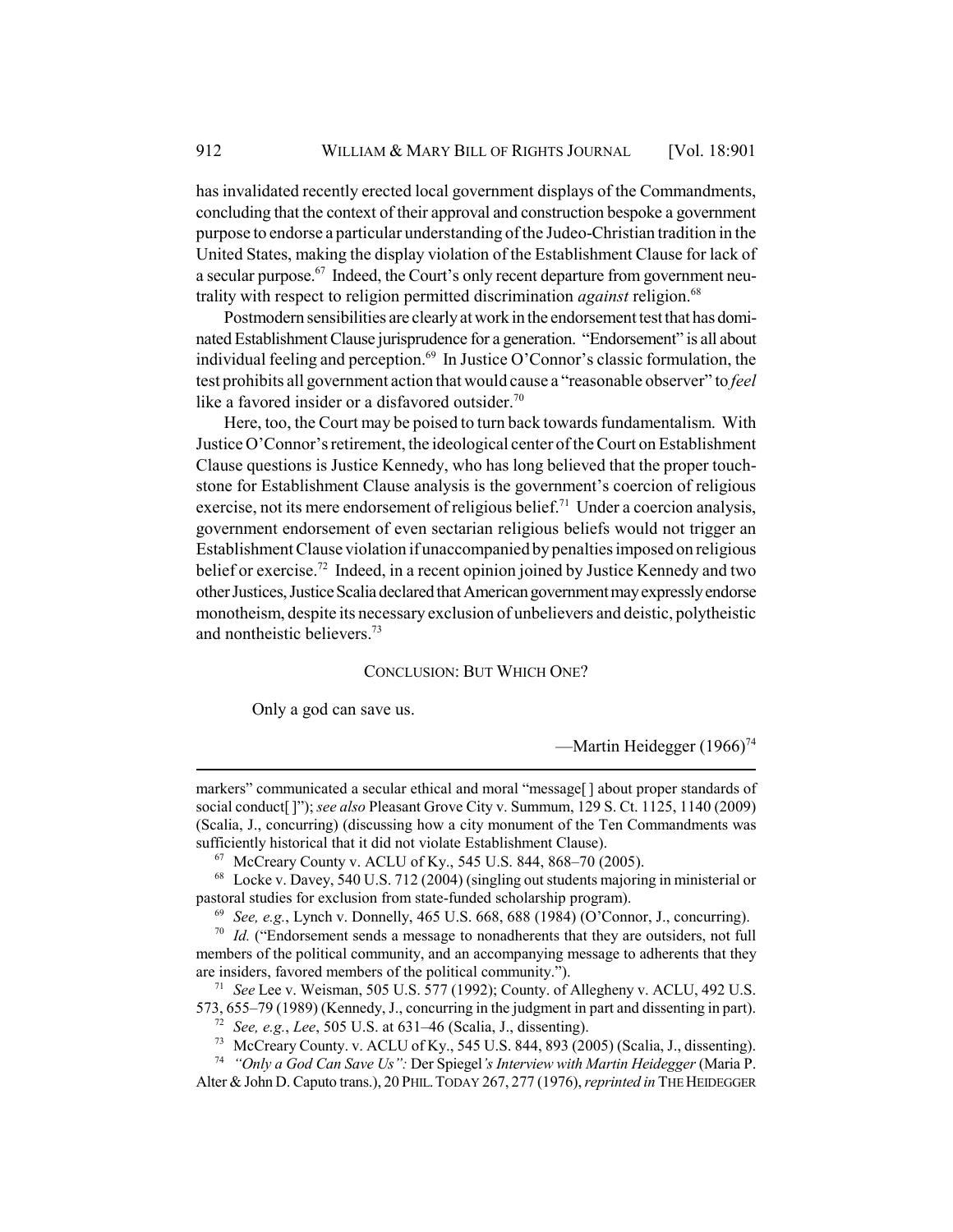The death of God signifies the end of all metanarratives, the secular as well as the religious. So Enlightenment dismissals of belief as "unscientific" or "irrational," and thus unworthy of consideration by intelligent persons,<sup>75</sup> are as dead as the God of our fathers. In a postmodern world, there is no basis for preferring the metaphysics of science or reason or any secular philosophy or morality over the metaphysics of religious belief.76 God has as much right to be in politics, or education, or government as do Darwin and Kant.

Except that this God is dead—that is to say, the God of our fathers is dead. The possibility of a universally applicable and universally accepted narrative that definitively explains the world and defines its truth and reality is no longer a live one. The God that can be in public life is the God—or rather, the Gods—of ourselves, the consumerist, therapeutic Gods of spirituality, the Gods who cannot impose a transcendent universal truth because they are the purveyors of a different immanent truth for each believer. The religion that Enlightenment exiled to the margins of public life is not the religion that can return to public life, even after the discrediting of Enlightenment.<sup>77</sup> Neither the religion nor the secular philosophy that makes cosmic claims about absolute and universally applicable truth can fit in a world in which the notion of such a truth is no longer plausible to those who do not already believe it.

How should a believer live in such a world? *Carefully*, I would say. As its Latin root suggests, "religion" is conscientiousness; to live religiously is to live scrupulously, conscientiously, *carefully*.<sup>78</sup> Such care is underwritten by both pragmatic and ethical considerations.

For pragmatic reasons, believers—and especially minority believers—in a pluralist society ought to be wary of conflicts framed in terms of absolute truth; such conflicts are zero-sum games that yield the fruits of victory to only a single winner. In a pluralist society, one can never be sure of emerging (and remaining) the winner of political or other public contests framed in terms of absolute truth. Risk-averse believers will conclude that working for a portion of social space to practice their religion authentically, rather seeking to control all of that society, is the safer strategy. Of course, not all believers are risk averse, especially contemporary fundamentalists.

But there is also an ethical reason for wariness. One should pause at imposing absolute truth on those to whom the validity of that truth cannot be demonstrated unless they already believe it—indeed, absolute truth whose universality or validity

CONTROVERSY:ACRITICAL READER 91, 107 (Richard Wolin ed., 1993) (English translation of interview with Heidegger conducted Sept. 23, 1966, and published in DER SPIEGEL, May 31, 1976, at 193, a few days after his death).

<sup>75</sup> *See* Gedicks, *supra* note 18, at 1206.

<sup>76</sup> *See id.*

<sup>77</sup> *See id.* at 1207–08.

<sup>78</sup> *See* JOHN C.TRAUPMAN,THE NEW COLLEGE LATIN &ENGLISH DICTIONARY 265 (1966) (entries for "religio" and "religiose").